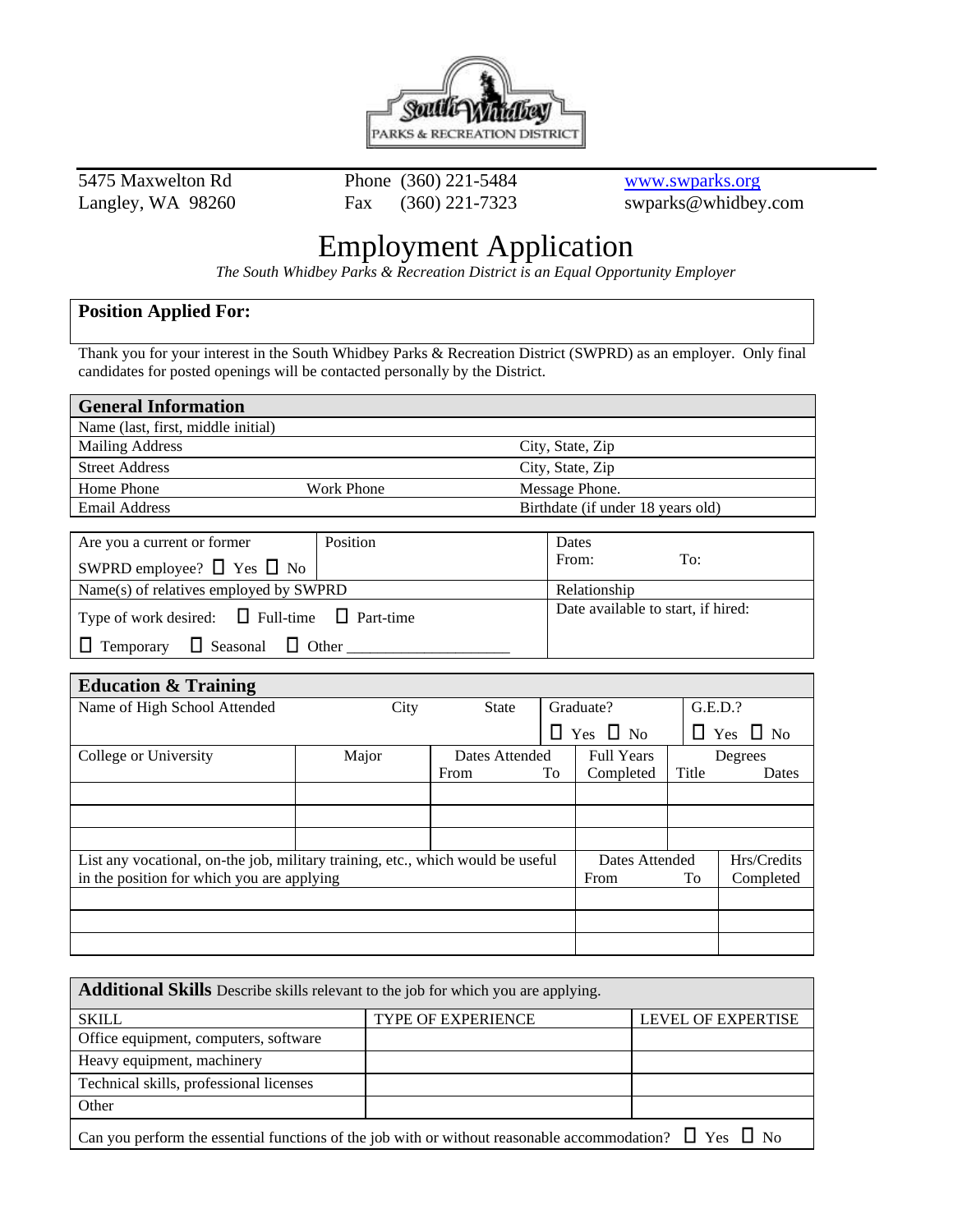| <b>Background Information</b>                                                                                                                                                                            |                                                                                                                                           |                    |                   |
|----------------------------------------------------------------------------------------------------------------------------------------------------------------------------------------------------------|-------------------------------------------------------------------------------------------------------------------------------------------|--------------------|-------------------|
| Are you authorized to work in the U.S.?                                                                                                                                                                  | $\Box$ Yes $\Box$ No                                                                                                                      |                    |                   |
|                                                                                                                                                                                                          | Do you have a valid Washington State Driver's License? $\Box$ Yes $\Box$ No                                                               | DL#                |                   |
|                                                                                                                                                                                                          | (If position applied for involves driving): Have you been convicted, pleaded to no contention or paid a fine for any                      |                    |                   |
| traffic violations in the past three (3) years? $\Box$ Yes $\Box$ No<br>If yes, please explain:                                                                                                          |                                                                                                                                           |                    |                   |
| $\Box$ Yes $\Box$ No<br>Have you been convicted of a felony or served time in prison within the last ten (10) years?<br>Conviction will not necessarily bar you from employment. If yes, please explain: |                                                                                                                                           |                    |                   |
| <b>Employment History</b>                                                                                                                                                                                |                                                                                                                                           |                    |                   |
|                                                                                                                                                                                                          | Beginning with your present or most recent employment, list your employment history. Include self-employment, military service, volunteer |                    |                   |
| history may be attached.                                                                                                                                                                                 | experience and periods of unemployment. The following sections MUST be completed even if a resume is submitted, but additional employment |                    |                   |
|                                                                                                                                                                                                          |                                                                                                                                           |                    |                   |
| Employer                                                                                                                                                                                                 |                                                                                                                                           | Employed from:     | To:               |
| Address                                                                                                                                                                                                  |                                                                                                                                           | Supervisor         |                   |
| Phone<br><b>Primary Duties</b>                                                                                                                                                                           | Position                                                                                                                                  |                    | Hours worked/week |
| Number of employees                                                                                                                                                                                      | May we contact this employer?                                                                                                             | Supervisor's phone |                   |
| supervised by you                                                                                                                                                                                        |                                                                                                                                           |                    |                   |
| Reason for leaving                                                                                                                                                                                       |                                                                                                                                           |                    |                   |
|                                                                                                                                                                                                          |                                                                                                                                           |                    |                   |
| Employer                                                                                                                                                                                                 |                                                                                                                                           | Employed from:     | To:               |
| Address                                                                                                                                                                                                  |                                                                                                                                           | Supervisor         |                   |
| Phone                                                                                                                                                                                                    | Position                                                                                                                                  |                    | Hours worked/week |
| <b>Primary Duties</b>                                                                                                                                                                                    |                                                                                                                                           |                    |                   |
| Number of employees<br>supervised by you                                                                                                                                                                 | May we contact this employer?                                                                                                             | Supervisor's phone |                   |
| Reason for leaving                                                                                                                                                                                       |                                                                                                                                           |                    |                   |
|                                                                                                                                                                                                          |                                                                                                                                           |                    |                   |
| Employer                                                                                                                                                                                                 |                                                                                                                                           | Employed from:     | To:               |
| Address                                                                                                                                                                                                  |                                                                                                                                           | Supervisor         |                   |
| Phone                                                                                                                                                                                                    | Position                                                                                                                                  |                    | Hours worked/week |
| <b>Primary Duties</b>                                                                                                                                                                                    |                                                                                                                                           |                    |                   |
| Number of employees                                                                                                                                                                                      | May we contact this                                                                                                                       | Supervisor's phone |                   |
| supervised by you                                                                                                                                                                                        | employer?                                                                                                                                 |                    |                   |
| Reason for leaving                                                                                                                                                                                       |                                                                                                                                           |                    |                   |
|                                                                                                                                                                                                          |                                                                                                                                           |                    |                   |